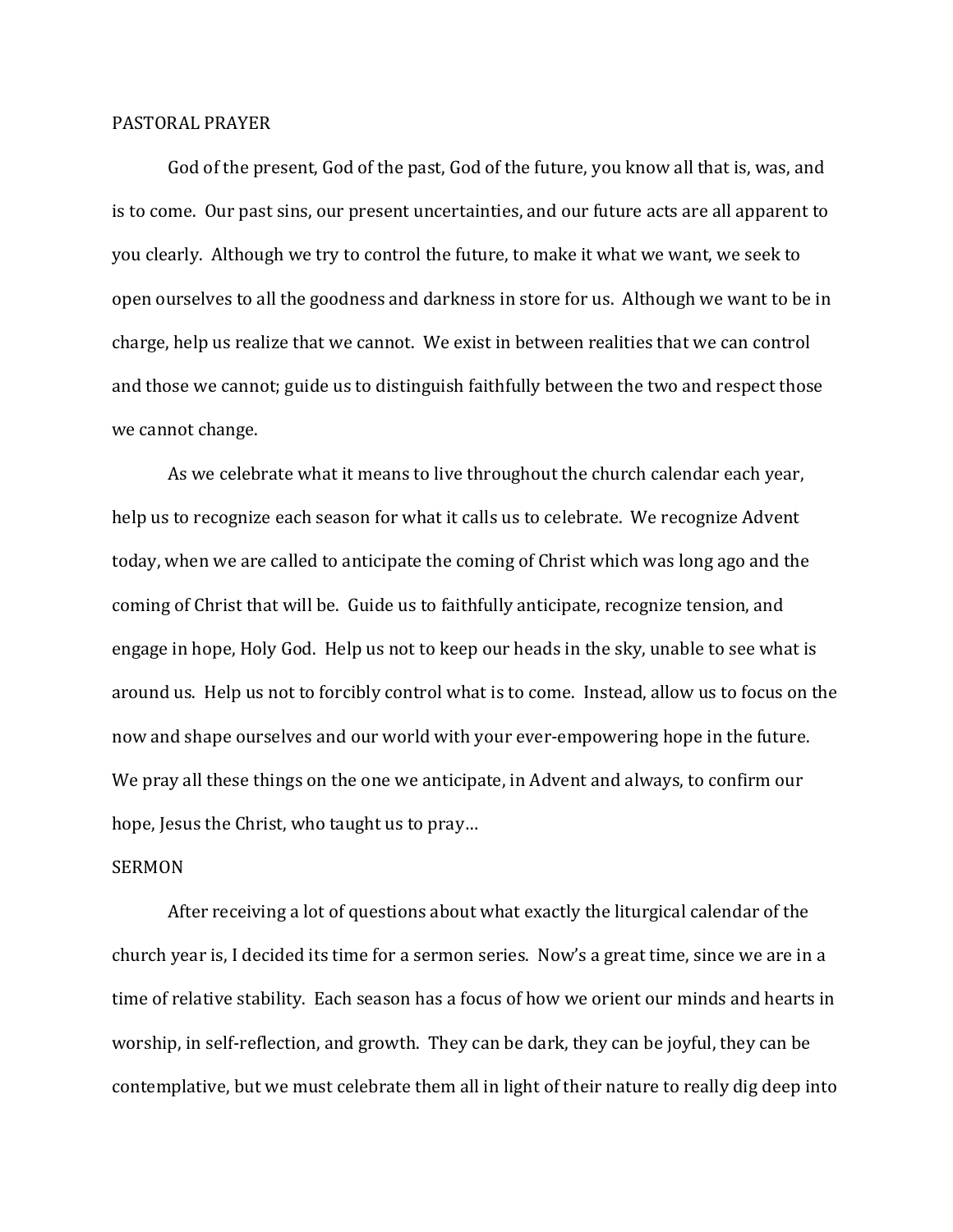figuring out what faithfulness is across all the joys and struggles of human nature. We see visible signs of these seasons in the church. From time to time throughout the year, you see color changes on the paraments throughout the sanctuary, for each church season corresponds with a color meaningful to its celebration. Right now, with red, we celebrate the holiday and season of Pentecost, which will be followed by Kingdomtide, or Ordinary Time, which is celebrated with green. However, I decided that for ease, we'll start at the beginning of the Christian year, even if it doesn't seem to fit with our current season. The beginning of the Christian calendar is not like our regular calendar; our Christian year begins usually around the end of November. Count back four Sundays from December 25th, and you have the beginning of the new Christian year. How should we celebrate our Christian New Year? We start with the beginning of the Gospels: anticipation of the birth of Jesus Christ. That season is Advent, with a color of blue or purple for its paraments. I believe there are three words we need to unpack with the season of Advent, so that we may fully grasp what the season has to offer. Those words are anticipation, tension, and hope.

 We can easily consider ourselves people of anticipation; in a way, it's hard for us to sit in our own skin. From the beginning of our lives, our culture has taught us not to be patient with waiting. We are told to have it right now! If we can't have it right now, we are implicitly taught to keep our minds on it until it happens. We are taught not to live through dark times but push ourselves to happier times. That is why we as a culture struggle with the natural human process of grief. All in all, we are not taught to live into the moment. I'm not gonna ask for a show of hands, but how many of you have let your minds wander during a sermon? How many of you have sat during worship and let your minds go to what you need to take care of after worship? How many of you have just wrote down shopping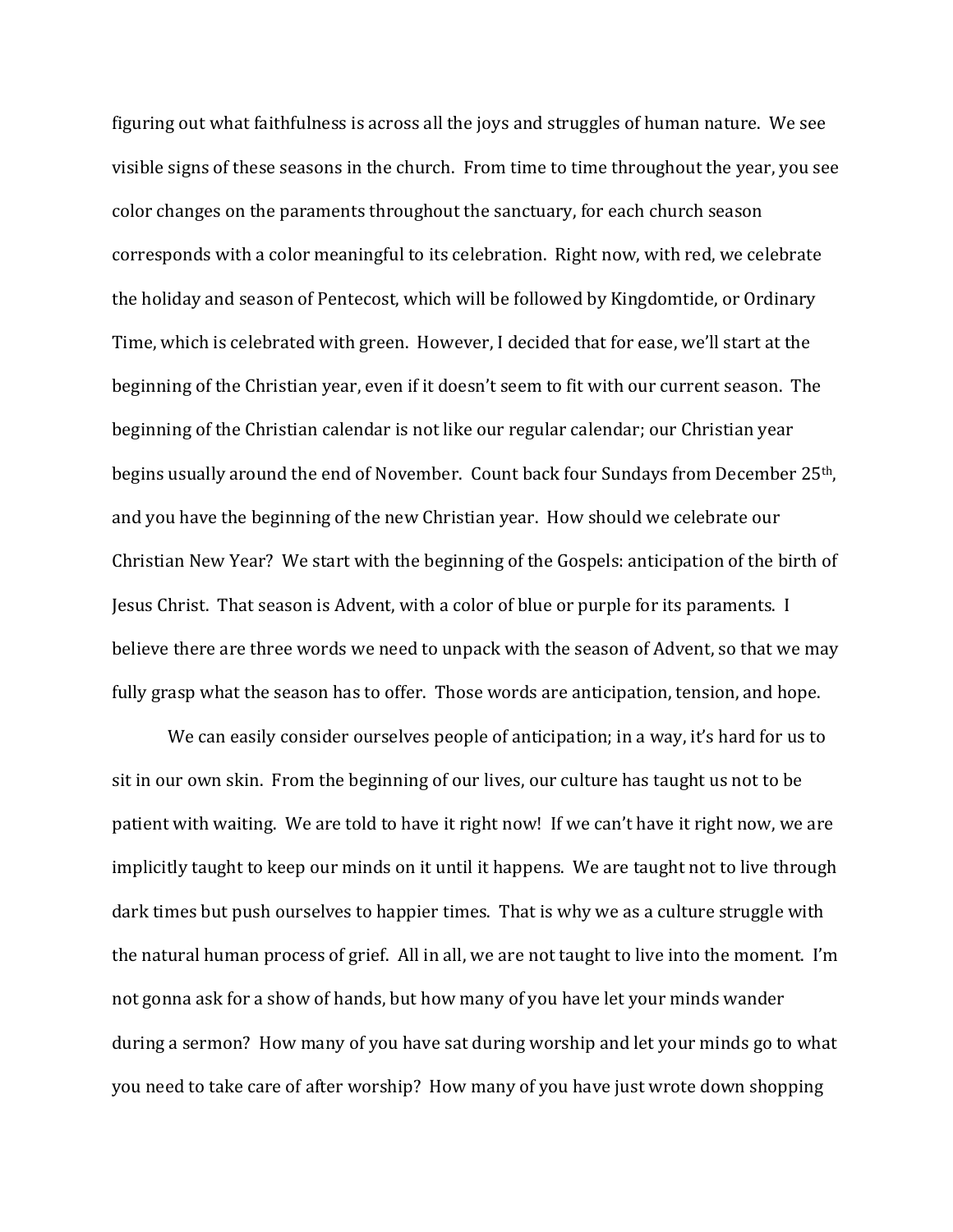lists without realizing it? We focus our thoughts of anticipation on doing things on the future, and by virtue of such thinking, we miss out on the present.

It's hard for us to be sitting in one place with our minds totally on one thing. We are almost always never where we are because we have something else to play with. It can be a tablet computer, your cell phone, or some other object. We are a culture of distraction; we are never taught to sit in silence, to reflect, to keep still, and I think it truly shows. (silence for several seconds) How did that feel? It felt awkward and uncomfortable, didn't it? I'm guessing that's because most of our thoughts were on what's going to happen next instead of what is currently happening. During the season of Advent especially, but indeed throughout the whole year, we need to practice being in the present.

I believe real anticipation is never about being somewhere else but being fully in the present as we ground ourselves for the event to come. The word "Advent" derives from the Latin word "adventus," which means "coming." Coming means, well, "not here yet." And we shouldn't make it here prematurely. Anticipation is rooted in being fully here while knowing there is something on the horizon; it's not trying to live in the future at the expense of now. When we focus on the here and now, letting our attentions be absorbed on what is happening only in front of us, we cannot be elsewhere. Let's try that exercise again. Instead of considering when my next word will come, concentrate either on a prayerful word or your breathing. Try to be here and nowhere else, because the future will come in its own time. (silence of several seconds) How was that different? It may seem just a bit easier to be in the present when we keep ourselves mindful of the present. It's a practice but a worthwhile one. I believe when we focus on the present, we are less likely to get past the future destination, feeling satisfied that we have lived it to the fullest.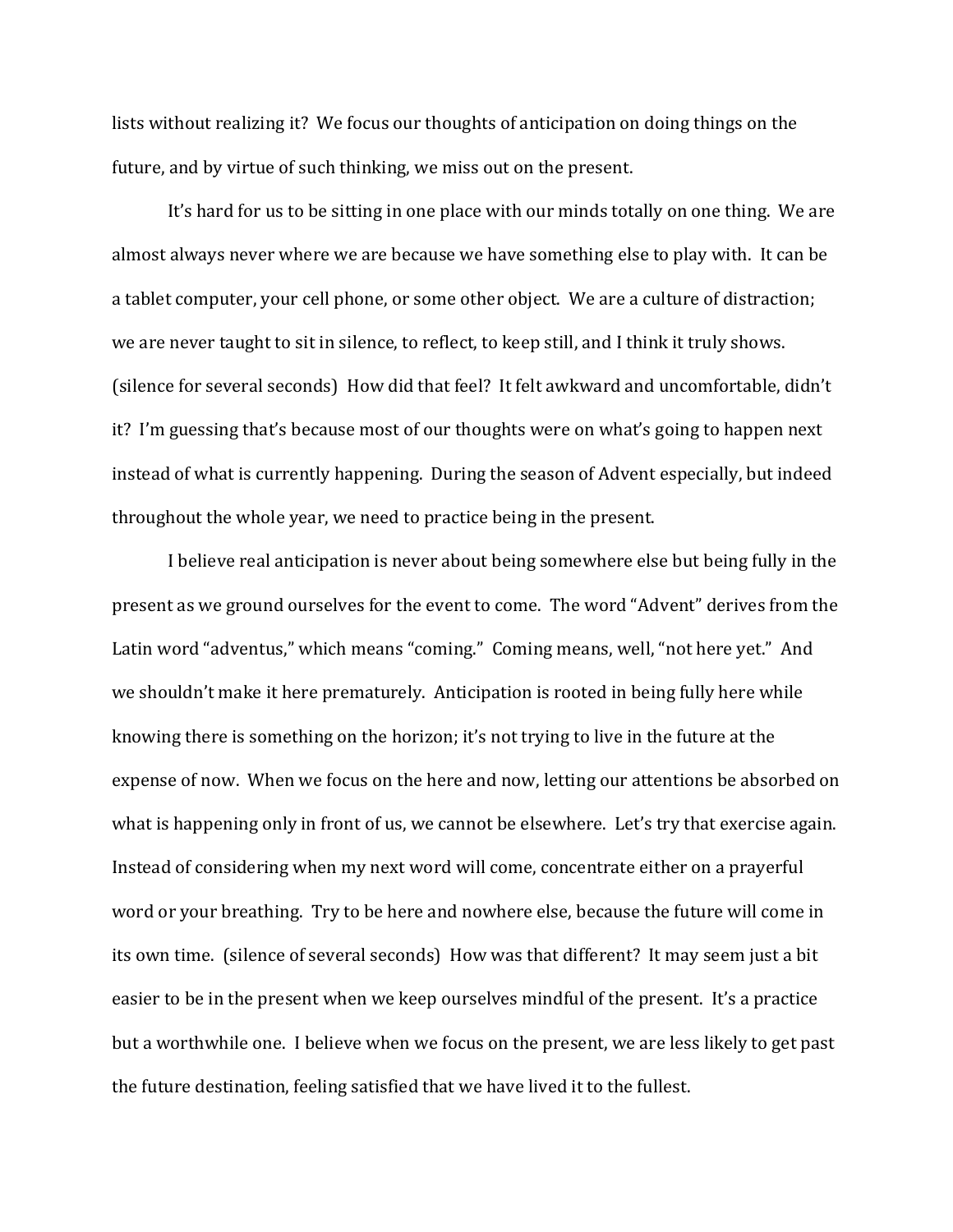Advent also calls us into tension. We don't think about Christianity holding tension for us. On the other hand, sometimes Christianity is much more about living the questions than the answers. Think about this piece of wisdom for a second: the Christian life is never complete. We exist between the calling and the fulfillment. Bruce Epperly reminds us in his article "A Sober Advent" that we in this season live in faithful unbelief. What God has promised has not fully come to pass, and so we anticipate when that is the case. We recognize the calling of God that with God there is peace. However, we look on the news and see military action, war, unrest. There is space between the promise and the fulfillment. We believe in a God of plenty, where all will have their needs taken care of. However, there is still poverty, children starve every day, and others have more than they need. We cannot celebrate holding that reality, for we recognize that God has not yet come and fully delivered on God's promises. When will God complete God's promises? We don't know! Because we don't know, we live in tension, especially in this season of waiting. This is the time in-between promise and completion, calling and fulfillment, and we must be inbetween with it. It is not without hope, but it is without resolution in this time. It's difficult to stand without resolution. It's not necessarily faithful to sing of Christ's coming when, in this season, we are to recognize that Christ has not yet come. We can't talk of the coming of the Kingdom of God when, in this season, the Kingdom has not come yet! And so, we wait with anticipation and recognize things aren't as we hope and that God has promised, but God will bring these things to completion in God's own time.

 The final component to the season is hope. Like anticipation, culture has diminished hope into a rather cheap word. It seems to be best used as an off-hand likelihood that you desire. I hope I will get pizza for lunch. I hope the Cubs win today. Hope here is not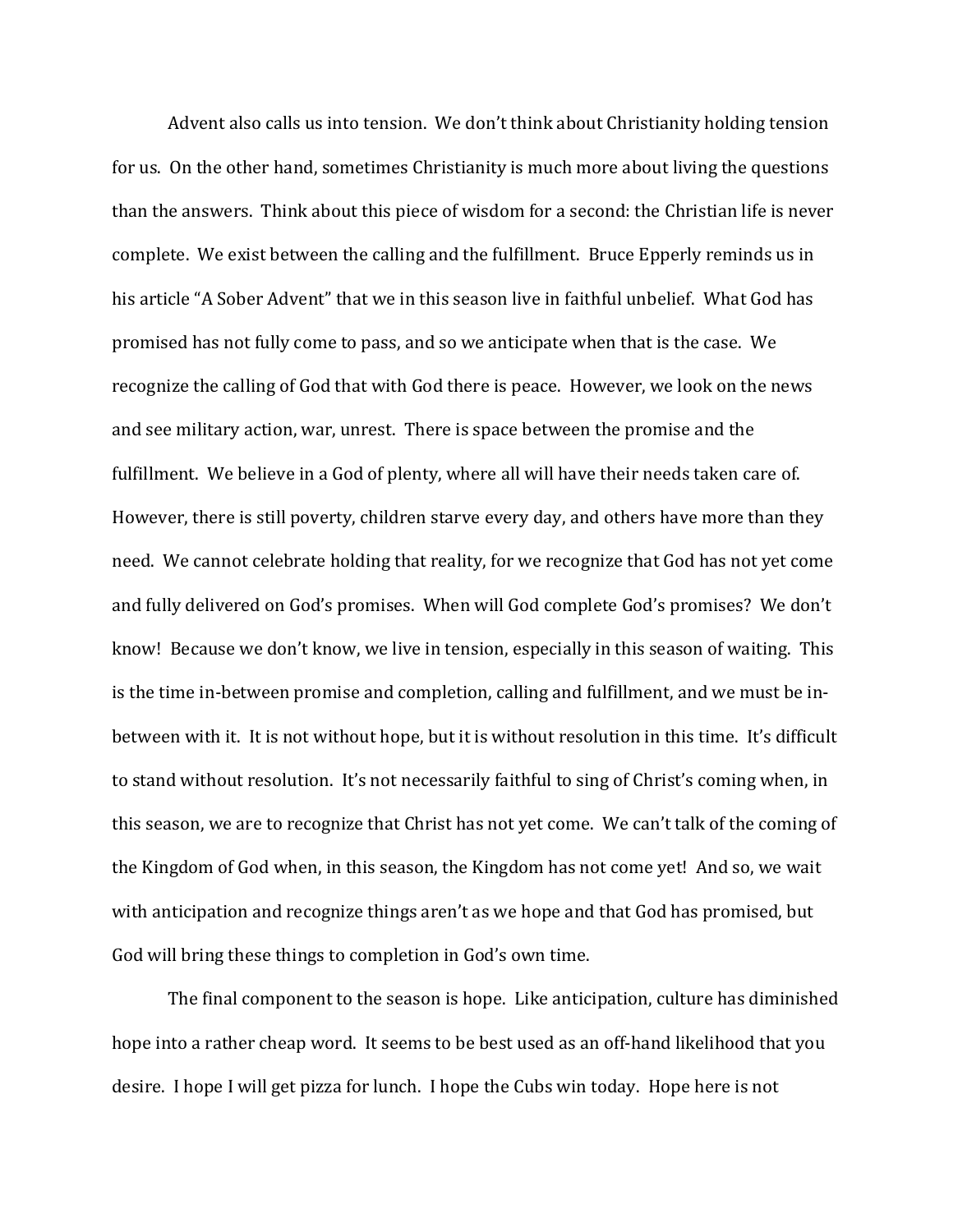focused on any eternal significance or consequence. Hope in the focus of Advent is worth much more. Hope has eternal significance and eternal driving force. Because we are God's people, hope is not a passive word but an active word. True hope is an energy that drives you to seek something or work for something, especially when the odds are against you. True hope doesn't flinch, it doesn't give up, it doesn't stop when it is told to. True hope becomes a part of your very being. The hope that we foster is rooted in God's eternal purposes of life-giving for all people. In the midst of darkness and the tension we spoke of earlier, we live in hope. Hope accepts the calling and moves toward the destination. In other words, we do not sit back and wait; we work for the change. Peace does not exist yet, but we work for the day when it will be a part of everyone's lives. Poverty still exists in the world, but we work for the day when it becomes just a bad memory. In the season of Advent, hope acts as the counterbalance to the possibly unnerving idea of tension. We are to fully live into the tension, but we recognize it does not have the final authority. Without the tension, hope has no greater meaning.

 All too often we want to make the cultural Christmas season the same as Advent, but that really dishonors the mentality of Advent. How do we be people of a faithful Advent? We root ourselves in anticipation, live into the tension, and foster active hopefulness. It begins with making the now your focus, not what is to come. We see the world around us is not what we want it to be, not what we hope for it to be, not what it was promised would one day be. And so, we wait and prepare during Advent to spiritually cleanse ourselves and work for the world that will welcome the coming of Jesus Christ. The focus is not that Jesus is coming, so we need to put our personal houses into order. The focus is that Jesus is coming; we want to receive him the best we can. We want to refine our minds and our